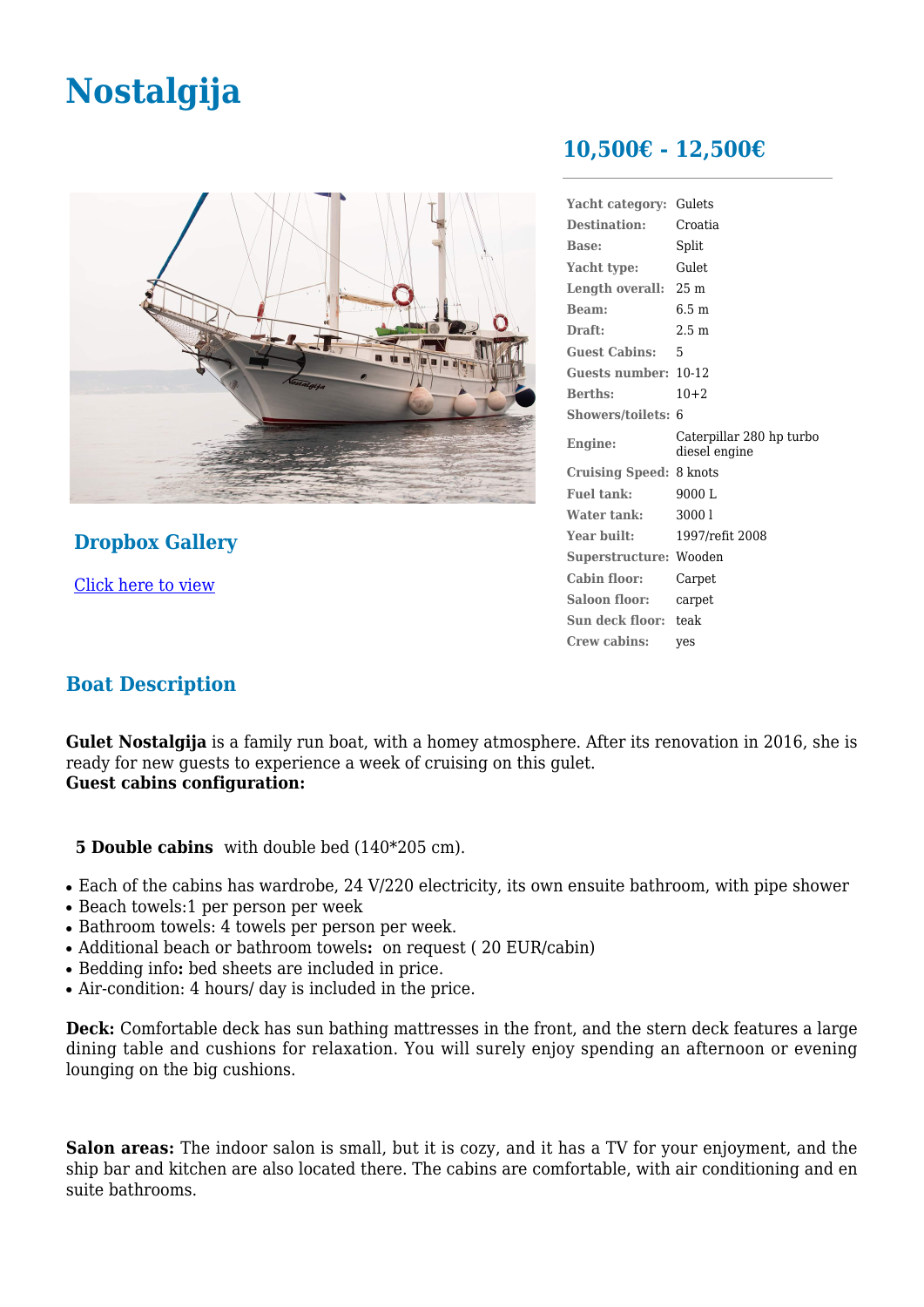**Galley & crew quarters**: kitchen galley features all necessary equipment - including ovens, refrigerators and deep freezers.

#### **Tender, Toys**

- Tender boat: 4.5 meters, 50 HP
- 1 paddle board
- 1 kayak
- $\bullet$  water ski (100 EUR/h)
- windsurf
- snorkeling equipment
- fishing equipment

#### **On Board Entertainment**

- TV, DVD/CD player
- $\bullet$  WiFi,
- board games, cards

**Crew:** captain, cook and deck hand. The crew, led by captain Dario and his wife Ani, is experienced and dedicated to make sure you enjoy every moment.